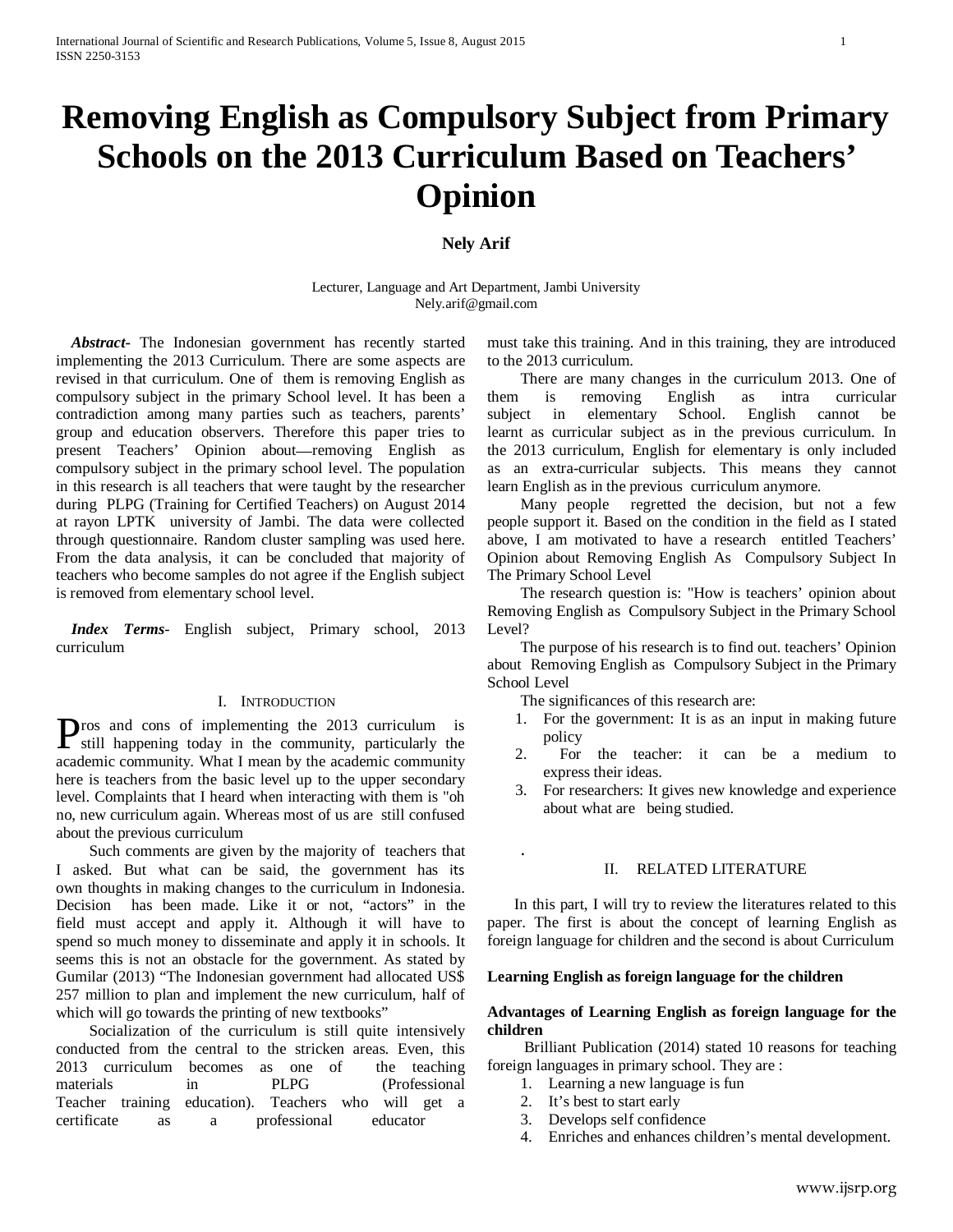- 5. Improves children understanding of English
- 6. Encourage positive attitudes to foreign languages
- 7. Broaden children's horizons
- 8. The ideal place to start
- 9. Help children in later careers
- 10. It's great when you go holiday

Among ten reasons above, I will explain some. The first is no 2, It's best early to start. Brilliant Publication (2014) explains that Primary pupils are very receptive to learning a new language. They are willing and able to mimic pronunciation without the inhibitions and self-consciousness of older students. The second is no 4 that is Enriches and enhances children's mental development. Brilliant Publication (2014) mentioned International studies have shown repeatedly that foreign language learning increases critical thinking skills, creativity, and flexibility of mind in young children. Pupils who learn a foreign language do better on both verbal and math tests than those that don't. Learning a foreign language actually increases the density of 'grey matter' in the brain and the number of synapses, that interconnect parts of the brain.

Then, Sukarno (2008) said that the teaching and learning of English in elementary school provides the students' English language competencies in the golden age –the age that children can learn anything easily. The two of those competencies are called linguistic competence and linguistic performance.

Furthermore Wang Qiang (2002) in his paper entitled Primary School English Teaching in China – New Developments, mentioned the main aims of primary English:

- to develop pupils' interests, self-confidence and positive attitude towards learning English;
- to cultivate the pupils' language sense and enable good pronunciation and intonation;
- to develop the pupils' preliminary ability to use English in daily exchanges and lay a good basis for further study.

It is still from Qiang (2002), he said that since the start of the new millennium, the Chinese government has become increasingly concerned with the upgrading the level of English of all Chinese citizens. It was decided in early 2001 that English would be offered at primary level from September of that year.

From that statement, implicitly, it can be understood that one of advantages of learning English at Primary level is the students will be easy or ready to face new millennium with high competition around the world where English is as International language.

Based on the explanation above, it can be concluded that there are so many advantages of Learning English as foreign language for the children.

## **Disadvantages of Learning English as foreign language for the children**

To make it balance, beside discussing the advantages, I also will discuss about Disadvantages of learning English as foreign language for the children by overviewing the experts' ideas.

According to Verial (n.d) Foreign language education puts a cognitive strain on a child, a strain that can bring benefits and detriments. He mentioned that there are some disadvantages to children learning a foreign language. They are:

- **Language Setbacks**: Learning a new language puts extra cognitive strain on children
- **Cultural Discrepancies**: due to the intimate link between language and culture, your child will get a taste of a foreign culture. This can result in cultural confusion in some cases, especially when a child is of a multi-ethnic background.
- **Barriers to Mastery:** children who start learning a new language in later years will always have a "foreign" accent, which can cause misunderstandings and impede. future opportunities in using that language professionally.
- **The Bright Side:** the language learning delay that causes a child to be weaker in both his native and second language dissipates as she approaches her preteens.

When reading the article written by Vareal (n.d) entitled "disadvantages to children learning a foreign language", I found that in that article he also discusses about the advantages of children learning a foreign language. He combined between advantages and disadvantages. So, I think it is not relevant to his article tittle. For example: in the point "The Bright Side ", at the end he wrote "In addition, learning a foreign language brings children more cognitive challenges that result in better skills. For example, the addition of a new grammar predisposes children to seeking out rules, making them stronger in logic and math. Additionally, the learned ability of switching from one language to another helps children build concentration skills." So, I think the statement is about the advantages of learning foreign language for children, not disadvantages as in the article title.

From all ideas about advantages and disadvantages of Learning English as foreign language for the children that have been discussed above, I conclude that there is no doubt that Learning English as foreign language for the children has more advantages than disadvantages.

## **Curriculum 2013**

The new curriculum will focus on character development for elementary school students, skill development for junior high school and knowledge building for senior high school (The Jakarta Post, 2012). Because my topic is focused on elementary curriculum, so for the next, I will just discuss about it.

Mulyasa (2013) wrote some changes in 2013 curriculum for elementary level that distinguish it from previous curriculum. They are:

- 1. **Thematic-integrative**: The learning teaching process will be done based on theme. It means some subjects are combined into one based on the theme.
- 2. **Eight subjects**: There are ten subjects in the previous curriculum, but in the 2013 curriculum, the ten subjects become eight subjects. Namely Religion, Math, Indonesian, , social, science, civics education, arts and skills (local content), and physical education (local content) .
- 3. **Boy scouts** as compulsory extra- curricular subject.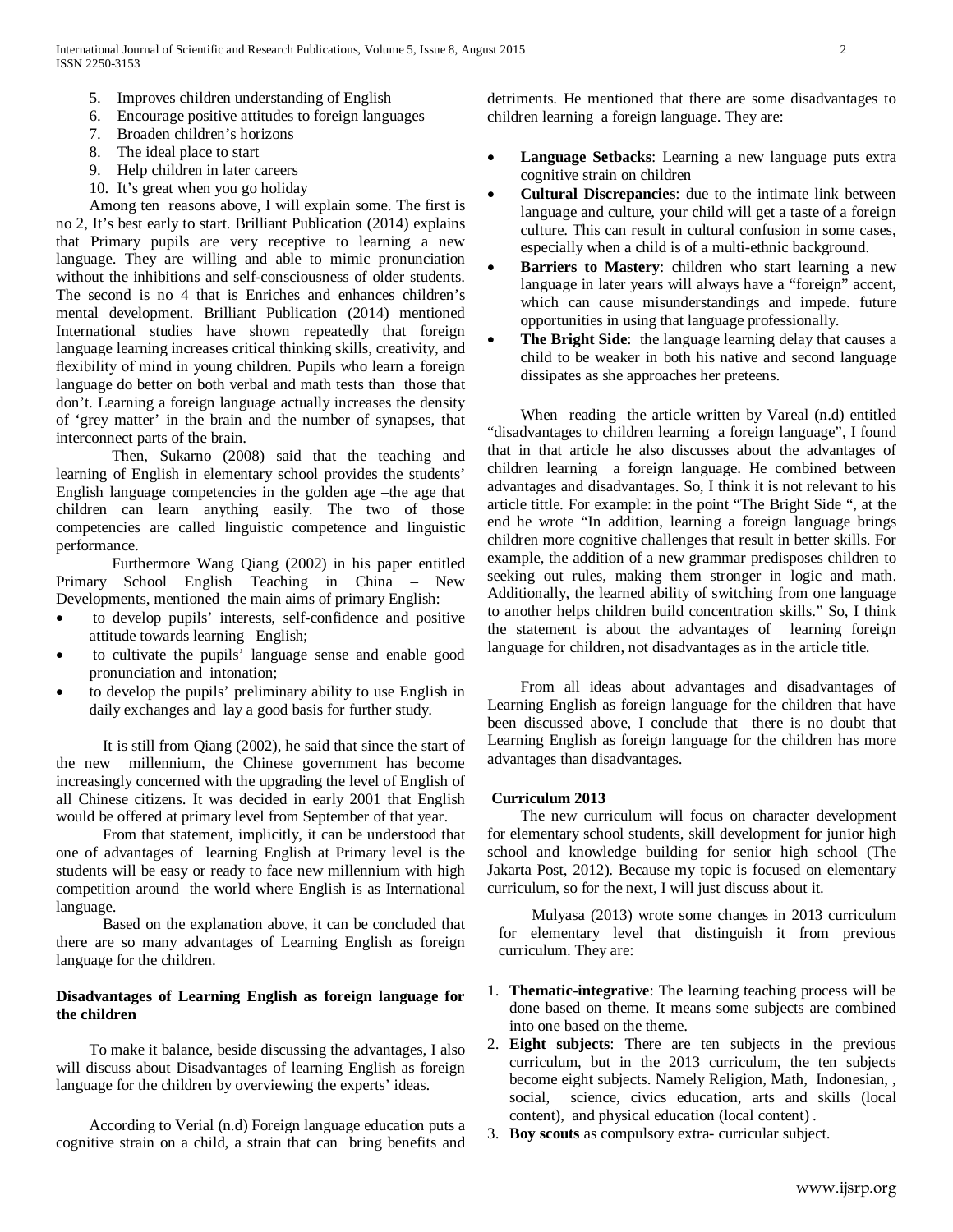#### 4. **The learning time will be longer**.

#### 5. **English is only as extracurricular subject**.

Talking about English just as extracurricular Subject, or in other words, it is omitted from intra curricular subject, Deputy Education and Culture Minister, Musliar Kaslim (2012) in Koran Sindo (2012) said that the omission aimed to give ample time for students to master the Indonesian language first before diving into foreign languages.

#### III. METHODOLOGY

The data were collected through questionnaire. The questioners consists of closed questioners. The population in this research is all teachers that were taught by the researcher during PLPG on August 2014 at rayon LPTK university of Jambi. There were three classes. 1 class consisted of all elementary teachers and two other classes consists of English teachers from Junior until senior high school teachers. They come from various districts such as, Kerinci, Sarolangun, Tanjung Jabung, etc. To focus the analysis of data, the researcher only took 2 classes. One class is from elementary teacher class that consists of 33 teachers and Another class is a class for English teacher at junior and senior high school that consists of 18 teachers. So, junior and senior English teacher were put in one class during the training (PLPG). The researcher used Random cluster sampling.

The questionnaires were distributed to teachers. For one class, the researcher allowed them to bring and answer the questionnaires at their room (they live in the hotel during that training/PLPG). And then, the next day, the questionnaires were collected. And for another class, the researcher asked them to answer in the class. It took about 15-20 minutes to answer the questionnaires. It was done based on consideration that if they did it in the class, the questionnaires could be answered directly and the reason "forget to answer or lose the questionnaire sheet" of course will not happen.

It's the foremost preliminary step for proceeding with any research work writing. While doing this go through a complete thought process of your Journal subject and research for it's viability by following means:

- 1) Read already published work in the same field.
- 2) Goggling on the topic of your research work.
- 3) Attend conferences, workshops and symposiums on the same fields or on related counterparts.
- 4) Understand the scientific terms and jargon related to your research work.

## IV. FINDINGS AND DISSCUSSION

**Table (1) T**he result of Data Analysis for Questionnaires from Elementary School Teachers

|          |                                                                 | Percentage     |                        |
|----------|-----------------------------------------------------------------|----------------|------------------------|
| $\bf No$ | Questionnaire                                                   | Agree<br>(9/0) | <b>Disagree</b><br>(%) |
|          | In<br>the<br>globalization era,<br>English is very<br>important | 100            |                        |

| 2. | English has to be<br>taught<br>since<br>elementary school                                               | 84 | 16 |
|----|---------------------------------------------------------------------------------------------------------|----|----|
| 3. | in curriculum<br>2013, English is<br>not as compulsory<br>subject<br>at<br>elementary school<br>anymore | 64 | 34 |
| 4. | In curriculum<br>2013, English is<br>only as extra-<br>curricular subject<br>at elementary<br>school    | 64 | 34 |

**Table (2) T**he result of Data Analysis for Questionnaires from Junior and Senior High School Teachers

| N <sub>0</sub> | Questionnaire                                                                                               | Percentage    |                  |
|----------------|-------------------------------------------------------------------------------------------------------------|---------------|------------------|
|                |                                                                                                             | Agree $(\% )$ | Disagree $(\% )$ |
| 1.             | In the globalization era,<br>English is<br>very<br>important                                                | 100           |                  |
| 2.             | English has to be taught<br>since elementary school                                                         | 89            | 11               |
| 3.             | in curriculum 2013,<br>English is not<br><b>as</b><br>compulsory subject at<br>elementary school<br>anymore | 39            | 61               |
| 4.             | In curriculum 2013,<br>English is only as extra-<br>curricular subject<br>at<br>elementary school           | 39            | 61               |

From the two tables above, it can be seen that the percentage in answering each questionnaire between the first group (elementary school teacher) and the second class (Junior and Senior High School Teachers ) is difference except no1.

For the questionnaire no 1: **In the globalization era, English is very important**. All teachers from the two classes chose 'agree". No one chose "disagree.

I assume it is influenced by their background knowledge about English. They got the ideas from many sources, such as television, product instruction when the bought it, or information from someone, electronic media, etc. that exposed about the importance of English nowadays. All ideas influenced the way of their thinking. That is why no one disagree when they were asked to give opinion about the statement "In the globalization era, English is very important.**"** All of them agree with that statement.

For the questionnaire no 2: **English has to be taught since elementary school.** Majority of teachers from both classes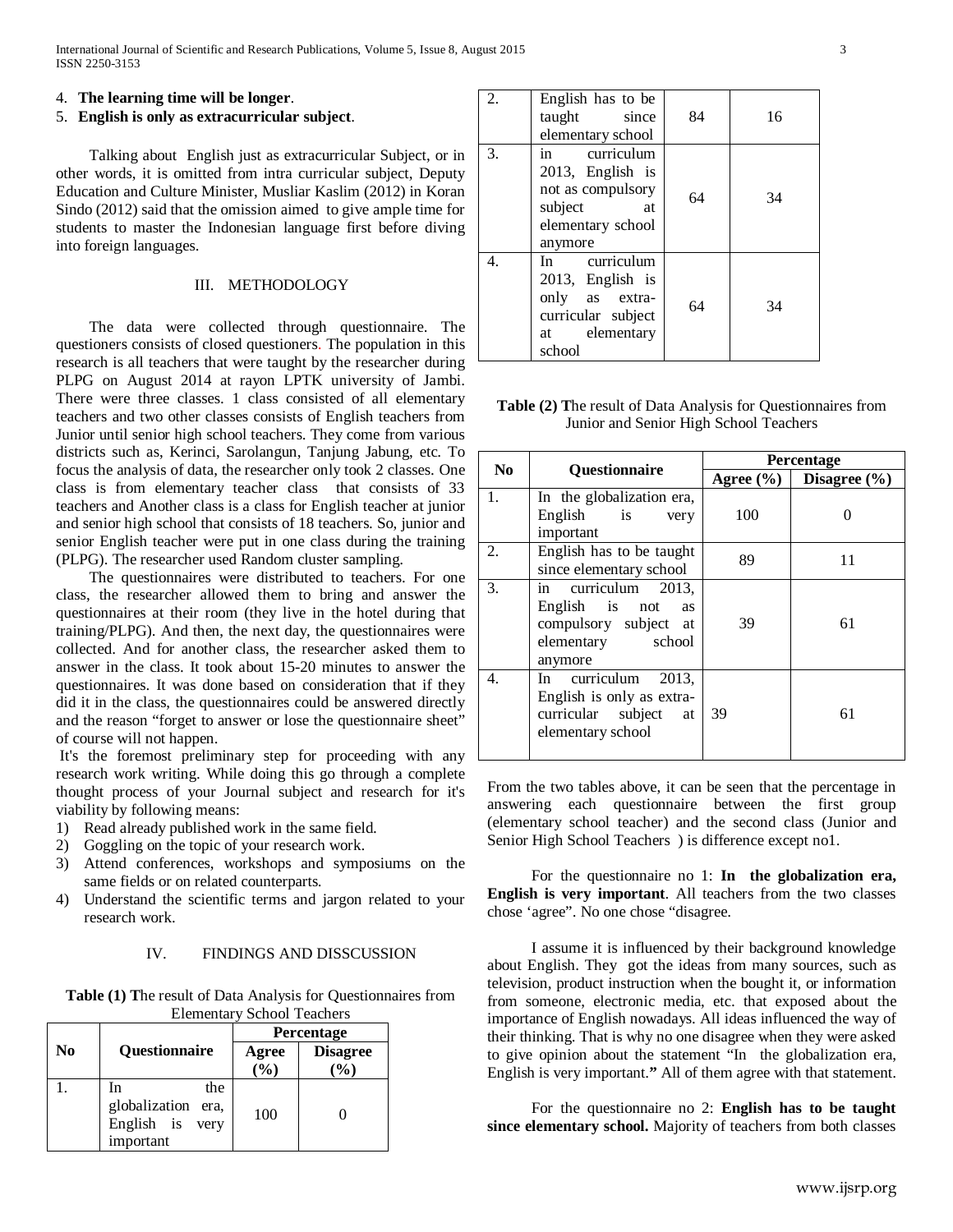agree with that statement. Almost 90% of teachers agree with that statement.

For the questionnaire no 3: i**n curriculum 2013, English is not as compulsory subject at elementary school anymore**  and For the questionnaire no 4: **In curriculum 2013, English is only as extra-curricular subject at elementary school**

There is a contradictive option between class of elementary school teachers and junior, senior high school teachers dealing with questionnaire no 3 and 4. Most of elementary school teachers chose "Agree" for the Q no 3 and 4, where the percentage is 64 for "Agree" and 36 for "disagree". On the contrary, Most junior, senior high school teachers chose "disagree", where the percentage is 61 for "disagree" and 39 for "agree".

I assume it happened because of different concept about Learning English for children, in this case, elementary school students that the teachers have. And the concept is built by some factors. One of them is background knowledge. The elementary teachers who are not from English background, who did not get specific theory about Language. It might be they never know or hear the advantages of learning foreign language based on the linguist or language researcher. Such as, there is the research result that stated the teaching and learning of English in elementary school provides the students' English language competencies in the **golden age** –the age that children can learn anything easily (sukarno, 2008).

If the English subject is just put as extracurricular subject, and then the extra-curricular subject is not compulsory subject like boy scouts , I am sure not all students will get English and they will lose the golden age as I stated before.

Furthermore, If I relate to the theory and reality based on my experience when I was a child, let say elementary school.. unconsciously, I learnt more than one language after my mother tongue. My mother tongue is Kerinci language and my second languages are Indonesian and Minang language. I got Indonesian language at school because all of text books were written in Indonesian, and then the teacher also used Indonesian in teaching. Next I used to hear Minang language in the market because that language was commonly used as media of communication for trading. Although I learnt more than one language beside my mother tongue, it did not make me hard to master my mother tongue as my first language. Based on that condition, I can get conclusion that it does not matter if the children learn more than one language. Therefore the government's reason of removing English as intra curricular subject from elementary school curriculum in order to give ample time for students to master the Indonesian language is not totally correct. Actually, They have had much time to learn Indonesian because most of text books are written in Indonesian and I am sure the teachers also use Indonesian in explaining the lesson.

Why in the English teachers part, most of them disagree if in curriculum 2013, English is not as compulsory subject at elementary school anymore. I think, once again, because they have linguistics background knowledge that they got from previous education, while the elementary teachers do not have.

| <b>Table (3)</b> The result of Data Analysis for Questionnaires from |
|----------------------------------------------------------------------|
| Elementary, Junior and Senior High School Teachers                   |

| N <sub>0</sub> | <b>Ouestionnaire</b>                                                                                           | Percentage    |                  |
|----------------|----------------------------------------------------------------------------------------------------------------|---------------|------------------|
|                |                                                                                                                | Agree $(\% )$ | Disagree $(\% )$ |
| 1.             | In the globalization era,                                                                                      | 100           |                  |
|                | English is very important                                                                                      |               |                  |
| 2.             | English has to be taught                                                                                       | 86            | 14               |
|                | since elementary school                                                                                        |               |                  |
| 3.             | in curriculum 2013,<br>English is not<br><b>as</b><br>compulsory subject at<br>elementary<br>school<br>anymore | 56            | 44               |
| 4.             | In curriculum<br>2013.<br>English is only as extra-<br>curricular subject<br>at<br>elementary school           | 56            | 44               |

The table above displays percentage of "agree" and "disagree" chosen by all teachers, after being combined between English teachers' and elementary teachers' opinion.

 Overall, from the table, there are no significant differences from the previous table.

The slight difference happens on questionnaire no 3 and 4, that is about 12 percent. This happens because the total number teachers from elementary level is bigger than senior-junior high school teachers. I am sure if the total number of teachers from seniorjunior high school was bigger than teachers from elementary school, the percentage who chose disagree for questionnaire no 3 and 4 would be bigger.

## V. CONCLUSION AND SUGGESTION

From the data analysis, it can be concluded that majority of teachers who become sample in this research agree that English should be taught from elementary school. In other words they do not agree if the English is removed from elementary school level.

From finding and conclusion, It can be Suggested to the government as the policy maker to consider to the teachers' voice before making a policy especially that policy dealing with the education because the teachers are also as one of important parties in education field.

## ACKNOWLEDGMENT

I sincerely would like to thank everyone who provided idea to complete this paper. Then, special thanks are given to all teachers who has been samples for my project.

#### REFERENCES

[1] Demon Verial. n.d**.** Disadvantages to children learning a foreign language. Retrieved 29 September 2014 from http://everydaylife.globalpost.com/disadvantages-childrenlearning-foreign-language-18326.html.